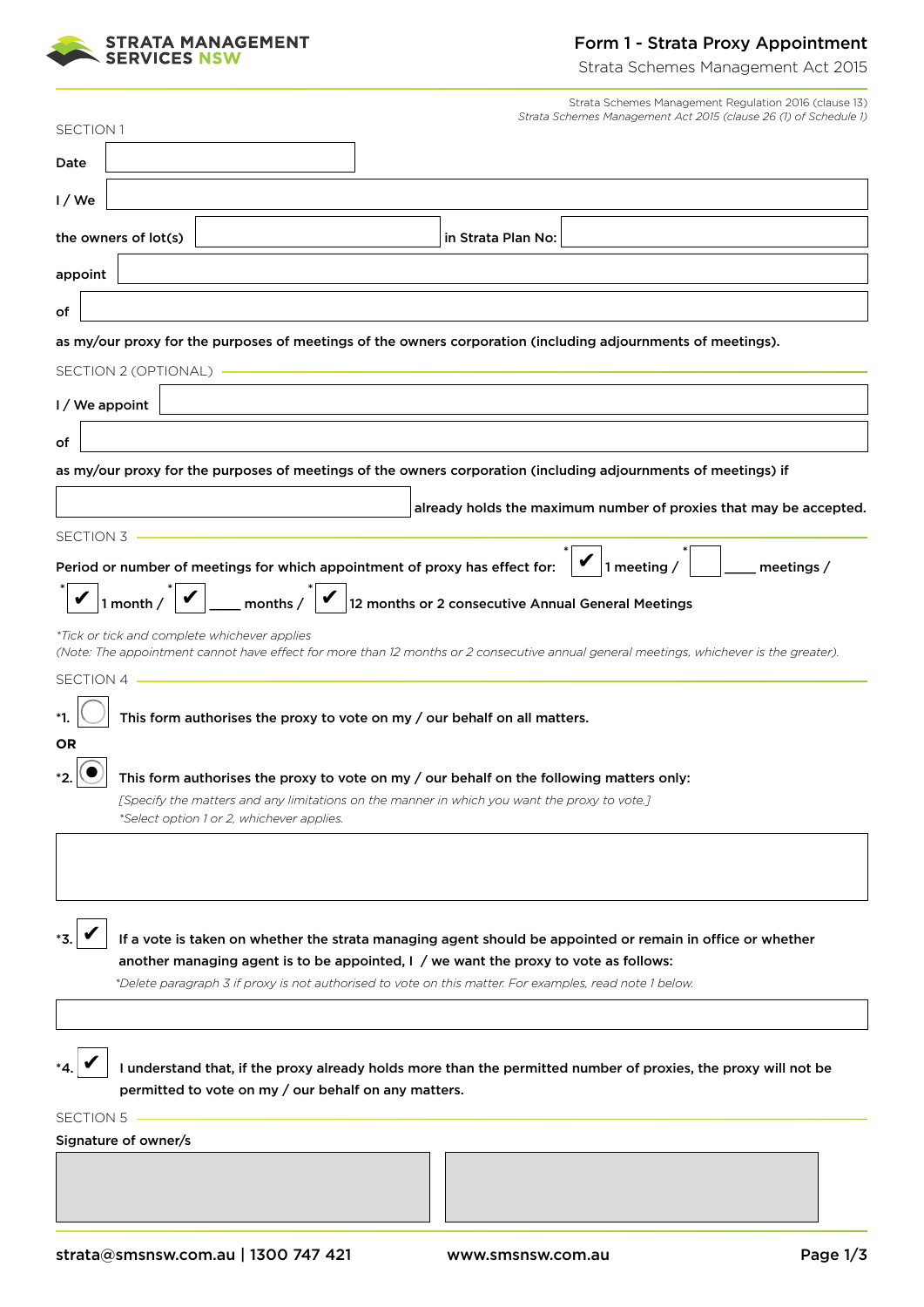

#### NOTES ON APPOINTMENT OF PROXIES

- 1. This form is ineffective unless it contains the date on which it was made and it is given to the secretary of the owners corporation at least 24 hours before the first meeting in relation to which it is to operate (in the case of a large strata scheme) or at or before the first meeting in relation to which it is to operate (in any other case).
- 2. This form will be revoked by a later proxy appointment form delivered to the secretary of the owners corporation in the manner described in the preceding paragraph.
- 3. This form is current from the day on which it is signed until the end of the period (if any) specified on the form or the first anniversary of that day or at the end of the second annual general meeting held after that day (whichever occurs first)
- 4. If a person holds more than the total number of proxies permissible, the person cannot vote using any additional proxies. The total number of proxies that may be held by a person (other than proxies held by the person as the co-owner of a lot) voting on a resolution are as follows:
	- (a) if the strata scheme has 20 lots or less, one,
	- (b) if the strata scheme has more than 20 lots, a number that is equal to not more than 5% of the total number of lots.
- 5. A provision of a contract for the sale of a lot in a strata scheme, or of any ancillary or related contract or arrangement, is void and unenforceable to the extent that it:
	- (a) requires the purchaser of a lot, or any other person, to cast a vote at a meeting of the owners corporation at the direction of another person, or
	- (b) requires the purchaser to give a proxy at the direction of another person for the purpose of voting at a meeting of the owners corporation (that is a person cannot rely on any such proxy to cast a vote as a proxy).

### NOTES ON RIGHTS OF PROXIES TO VOTE

- 1. A duly appointed proxy:
	- (a) may vote on a show of hands (or by any other means approved by a general resolution at a meeting of the owners corporation), subject to any limitation in this form, or may demand a poll, and
	- (b) may vote in the person's own right if entitled to vote otherwise than as a proxy, and
	- (c) if appointed as a proxy for more than one person, may vote separately as a proxy in each case.
- 2. A proxy is not authorised to vote on a matter:
	- (a) if the person who appointed the proxy is present at the relevant meeting and personally votes on the matter, or (b) so as to confer a pecuniary or other material benefit on the proxy, if the proxy is a strata managing agent,
	- building manager or on-site residential property manager, or
	- (c) if the right to vote on any such matter is limited by this form.